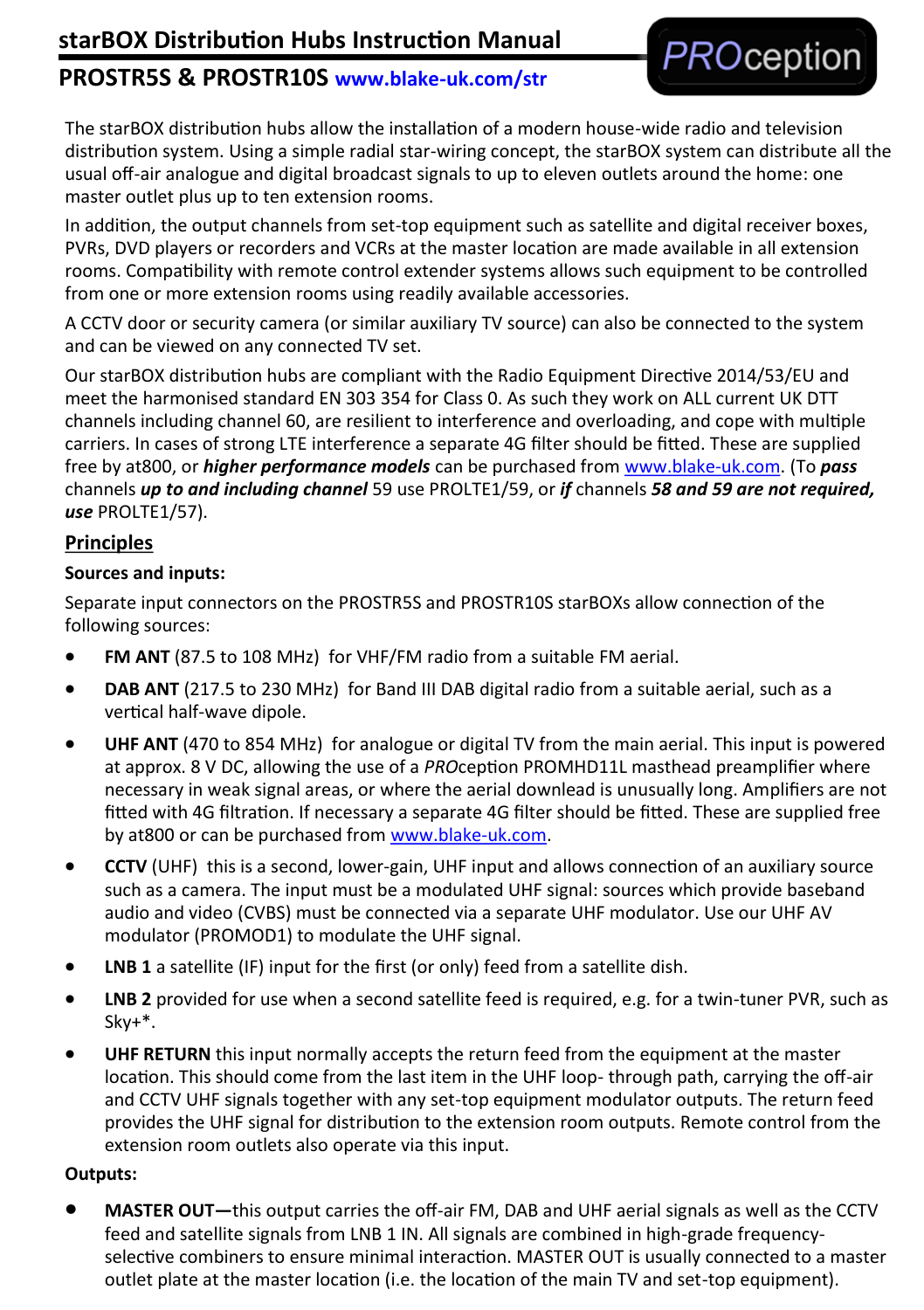- **LNB 2 OUT**—this is a filtered through-connection from LNB 2 IN and, where used, will usually connect to a second SAT outlet at the master location. High- pass filtering is included in the starBOX to prevent terrestrial signals being degraded by LNB noise which could otherwise interfere due to crosstalk in the wiring or the master outlet plate.
- **OUT 1-5 or OUT 1-10—**these are the extension room outlets and carry FM and DAB radio from the respective aerial inputs as well as the UHF return signal connected to UHF RETURN. These outputs do not carry satellite IF signals. Each of the five or ten outputs is powered at approximately 9 V DC to power an infrared receiver eye.

**Important:** please understand that the UHF path to the extension room outlets comes entirely from UHF RETURN IN. There is no direct bypass from the aerial and CCTV inputs to the extension rooms. Therefore there must **always be a path or connection between MASTER OUT and UHF RETURN,** otherwise no TV signals will reach the extension rooms. This path is usually provided at the master location, as explained above. In the event that **no master equipment is installed, a link should be connected between MASTER OUT and UHF RETURN** either at the master outlet plate or directly at the starBOX unit in order to provide TV signals in the extension rooms.

#### **Remote control option:**

Using a magic infra-red eye (e.g. *PRO*ception PROSAT1EYE) enables remote control. However, this can only be used to control a Sky Digibox or Sky+ PVR. The remote receiver eyes communicate directly with the Sky\* equipment and it is essential that the UHF RETURN input of the starBOX is fed directly from the RF OUT-2 connector of the Sky\* or Sky+\* receiver (see connection diagram, *Fig.2*) or I/O port<sup>#</sup> of the Sky receiver.

# I/O Port Replicator needed for Sky box DXR850/890; See Supplementary Installation Instructions to introduce PROception PROLINK22 'RF replicator'.

## **Installation notes**

### **Installation fixed wiring plan:**

The fixed wiring for a full installation is shown in *Fig.1* on pages 6-7. Signal sources not required may of course be omitted. Any number of extension rooms may be connected, up to the maximum of five or ten for the PROSTR5S and PROSTR10S units respectively. The diagram also shows how the two spare outputs from a quad LNB can be wired to single F outlets in an extension room/s to allow additional local satellite equipment to be used. In this case a separate Sky\* or Sky+\* receiver will be needed at this location.

#### **starBOX location and fixing:**

Choose a suitable central location to fix the starBOX unit. The location must be dry and not subject to prolonged ambient temperature conditions of less than -10 °C or more than +40 °C.

Fix the starBOX unit to a sound vertical surface such as a wall or equipment mounting board. Ventilation gaps of at least 50 mm should be left around the front and all sides of the unit. More clearance will be required above, below and to the left of the unit to allow access for the signal cables.

#### *Do not install the unit where it could become smothered with curtains or other soft furnishing fabrics or leave it resting on a carpet. When installing the unit in a roof space or similar building void ensure that it will not come into contact with thermal insulation material.*

### **Cables and signal connections:**

To preserve RF screening integrity the signal connections to the unit should be made using good quality coaxial cable and connectors. This is particularly important with digital terrestrial TV (DTT) to minimise the ingress of impulsive electrical interference from home appliances and with digital satellite TV to prevent missing channels. The use of cable benchmarked under the CAI scheme is recommended. All signal connections are made with Type-F connectors. The use of good quality crimp connectors, used in accordance with the manufacturer's instructions will give the best results. The importance of achieving sound braid connections cannot be over-stressed. Completed connections should always be tightened with a spanner; leaving them finger-tight can sometimes lead to poor connections and attenuation of the signal. If the CCTV input is not used, the 75 $\Omega$  terminator plug supplied must be left in place. Any other unused connectors may be left open.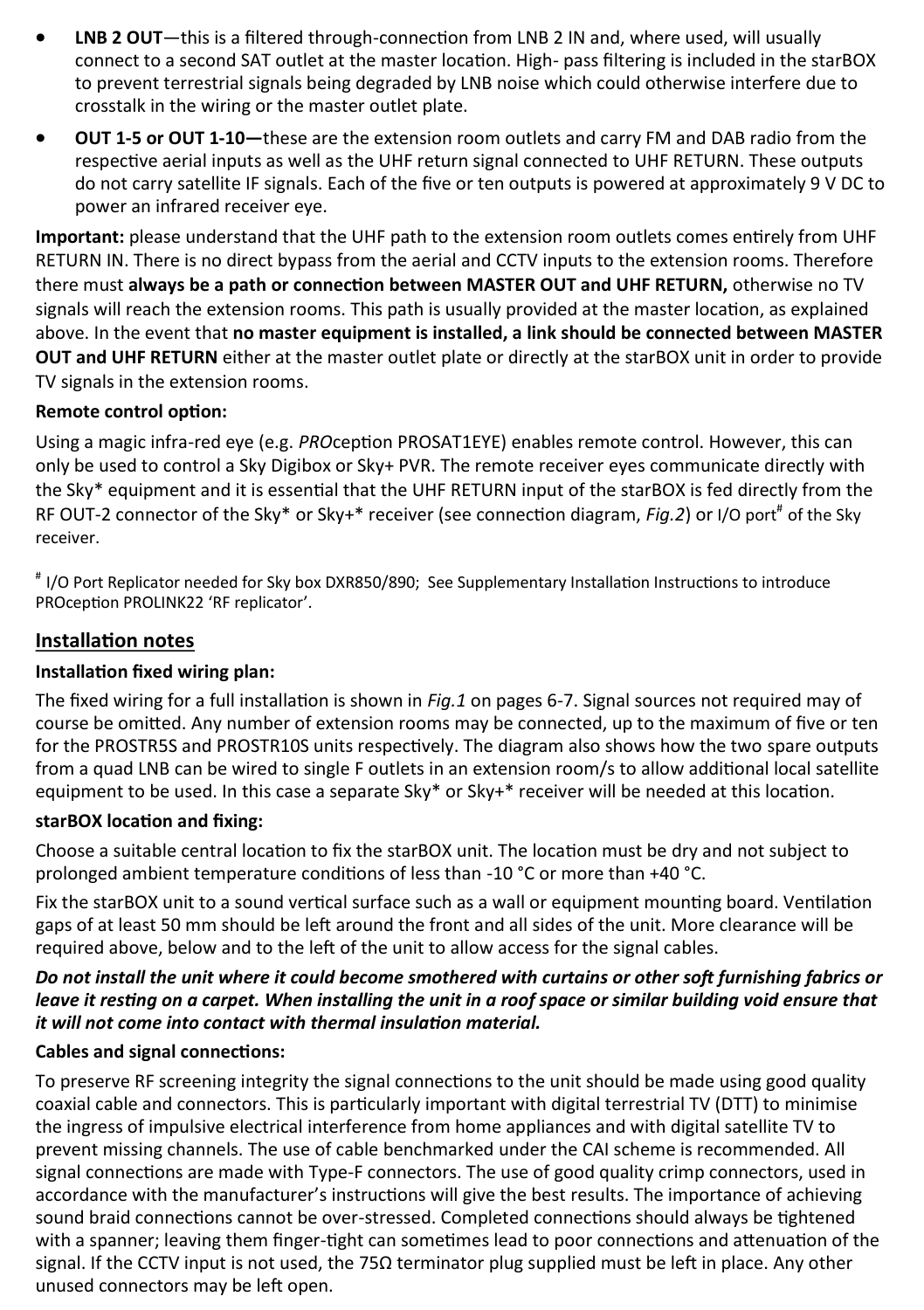#### **Mains supply connection and safety notes:**

The starBOX is supplied with a fitted mains plug and may be plugged directly into a 13 A (BS 1363) socket outlet. If socket outlets of a different type are in use, please refer to the safety instructions on page 11. The mains plug should remain readily accessible to permit disconnection of the unit from the supply.

Alternatively the plug may be cut off and the amplifier wired into a readily accessible fused connection unit, fitted with an approved 3 A fuse to BS 1362. This method of connection is recommended for permanent distribution system applications, since it reduces the risk of tampering and accidental disconnection.

If the unit is not connected to the mains using the fused plug supplied, or a fused connection unit, it must be protected by means of a fuse or MCB at the final distribution board of rating not exceeding 6 A. A readily accessible local isolating switch should be provided to allow the unit to be disconnected from the supply when necessary. Any fixed wiring installed to supply power to this starBOX should comply with BS 7671 (IEE wiring regulations) and, where relevant, Part P of the building regulations. StarBOXs are of Class 2 construction and do not require a protective earth connection. This does not obviate the need to provide a circuit protective (earth) conductor in the supply wiring, as required by BS 7671.

#### **System equipotential bonding:**

Distribution systems supplying signals to more than one household should comply with the safety requirements of BS EN 60728-11. This effectively requires earthed equipotential bonding of the system. (Isolated outlet plates cannot be used with starBOX units for functional reasons.) Although not mandatory in single households, the use of system earth bonding is strongly recommended for all installations. All starBOXs are provided with an earth terminal. A bonding conductor of 4 mm<sup>2</sup> should be provided, connected to the main earth terminal of the electrical installation which supplies the unit. Bonding may be affected by using earth bonding bars.

#### **User's equipment connections**

#### **Master location:**

*Figs.1* and *2 show* typical wiring diagrams for the user's equipment at the master location. Some points to note are:

- When using Sky\*-only remote control from the extension rooms, the RETURN connection to the master outlet plate must come directly from RF OUT-2 of the Sky receiver (Fig. 2). RF OUT-1 should be connected to the local main TV. The starBOX provides 9 V DC power for remote receiver eyes on all extension room outputs. Note that some Sky receivers require their RF OUT-2 power option to be enabled in order for remote control extension to work. On the Sky handset press SERVICES, 4, 0, 1, SELECT, then select the SECOND OUTLET POWER SUPPLY option. Set this to be ON, SAVE SETTINGS and BACK UP out of the menu.
- TV signals (UHF) will only be available in the extension rooms if a feed is provided to the UHF RETURN connection (see explanation above in the Principles section). If no remote control extender system is to be used, a two-way passive splitter should be employed if necessary to split the RF output from the final item in the UHF loop-through chain, with one leg of the splitter connected to the main TV and the other leg feeding UHF RETURN.
- If no equipment is in use at the master location connect a short lead between the TV and RETURN connectors at the master outlet (or between MASTER OUT and UHF RETURN at the starBOX itself) to provide TV signals in the extension rooms.

#### **Extension rooms:**

*Fig.3* shows a typical extension room installation with an infrared receiver eye. Points to note when using remote control extension are:

• Any signal outlet plate used must be non-isolated and must provide DC continuity to the TV outlet to enable power from the starBOX to reach the receiver eye.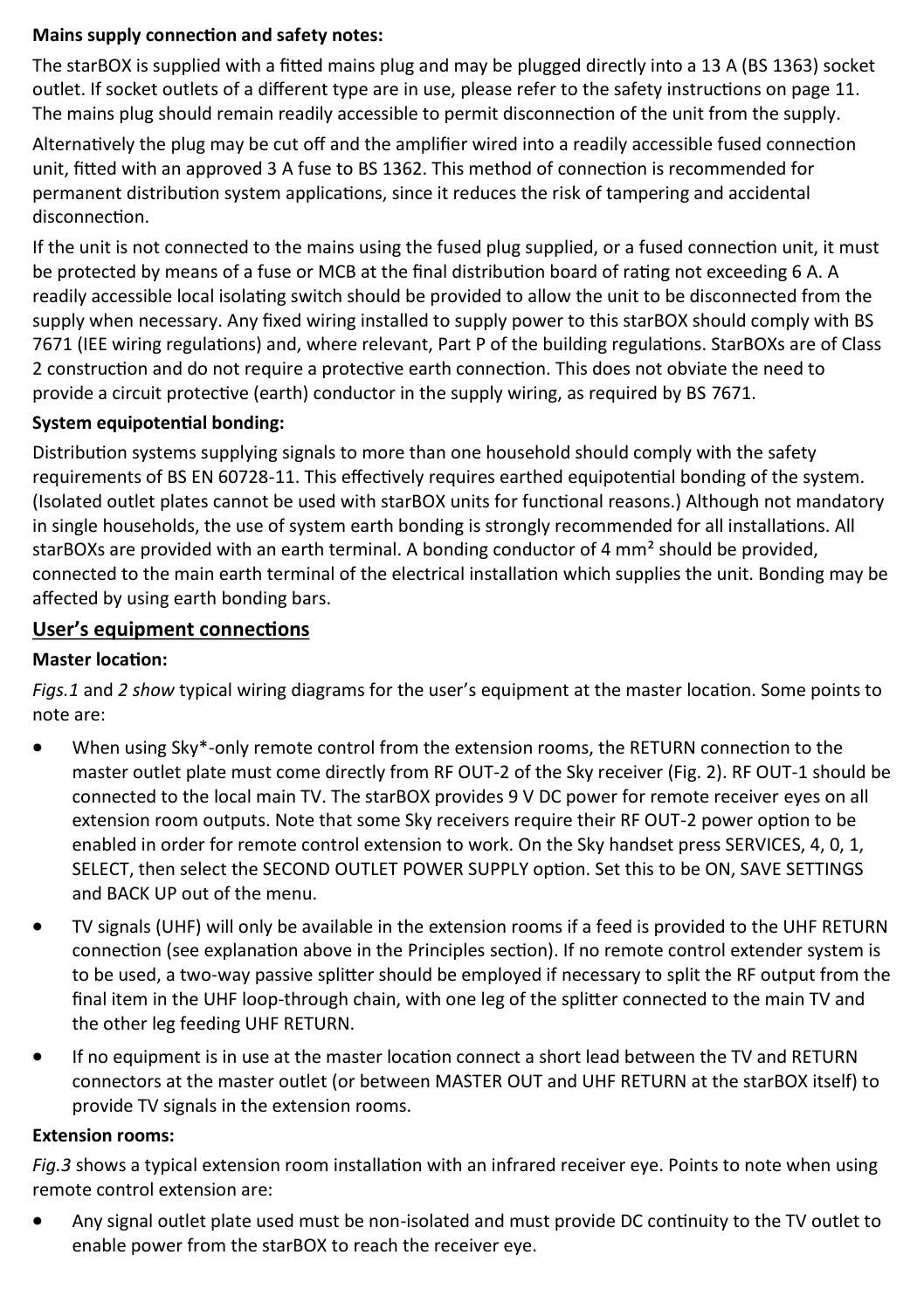- The coupler part of the receiver eye must be connected the right way round: with the male coax connector facing the TV and the incoming signal connected to the female port. Remote control functions will not work if the coupler is connected the wrong way round.
- Ensure that all wiring between the starBOX and the coupler provides reliable DC continuity. The most common cause of remote control problems is poor connections in the extension rooms, resulting in loss of power to the IR receiver eyes.

#### **Tuning:**

To view output programmes from master location set-top equipment, the extension room TVs must be tuned-in to the output channel(s) of the equipment concerned. To tune-in these TVs leave a tape or disk playing on a VCR/DVD player or select a known channel on a digital receiver, then tune an unused channel setting on each of the remote TVs into the video or digital programme. For instructions on how to tune a TV refer to its instruction manual or the manufacturer's help line or website. Similar tuning will be required for the CCTV camera output, where installed.

Where more than one item of set-top equipment is connected in the system you may experience severe interference (patterning) when more than one output channel is present. In this case the output channel number (modulator channel) for one or more items will need to be changed and the relevant TV(s) retuned. If further set-top equipment is to be used in an extension room it should be connected between the eye coupler and the TV. The output channel from such equipment will only be available in that extension room. To use a satellite receiver in an extension room a separately-wired feed from a dish/LNB is required, as shown in *Fig.1*. This option can be of interest where a Sky+\*PVR is in use at the master location and an older Digibox has been retained for use in another room.



## *Fig.1—Full installation fixed wiring.*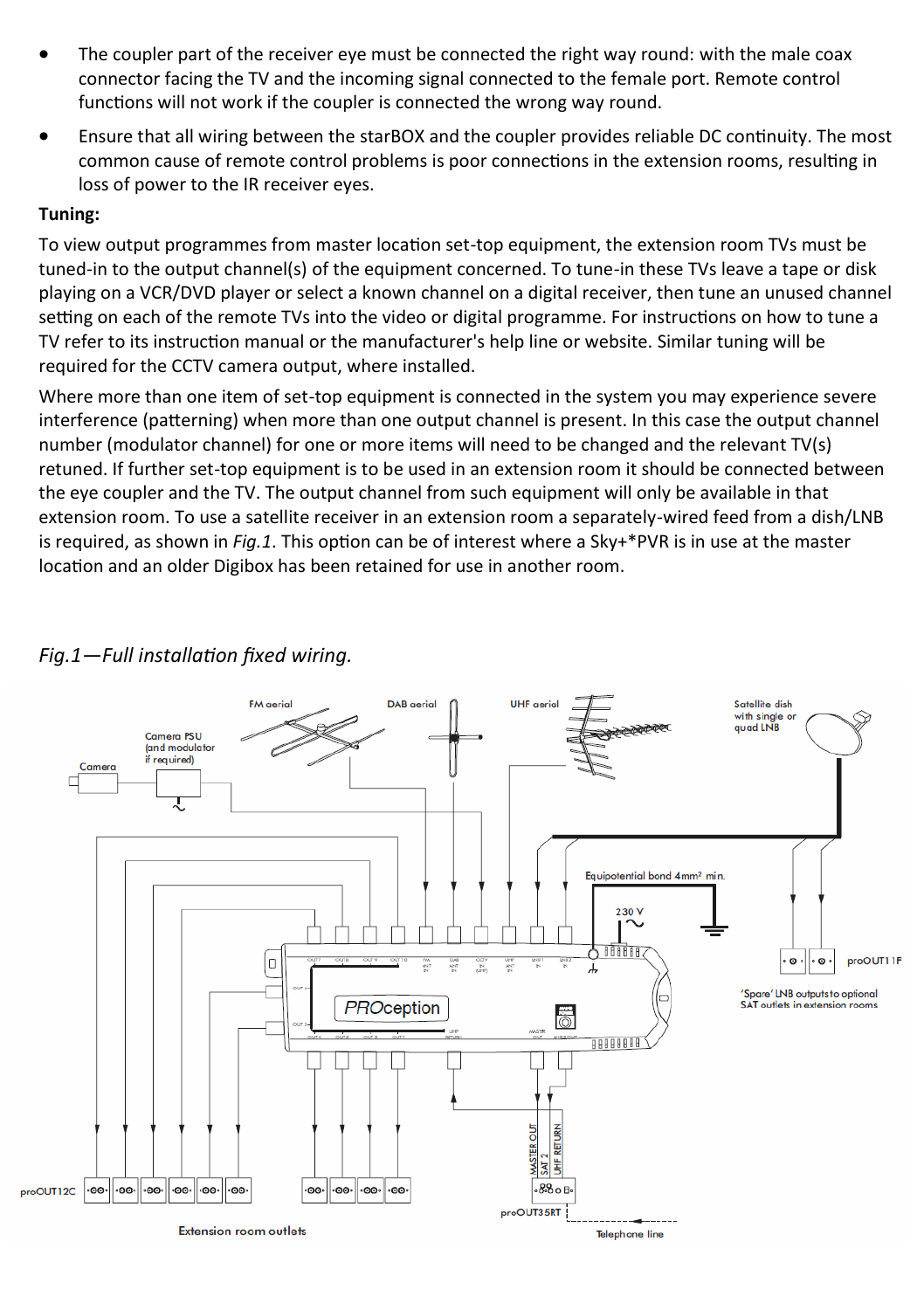*Fig.2—Main viewing location wiring diagram for Sky-only remote control.*



*Fig.3—Extension room installation with remote control.*



*Note: SCART and telephone connections have been omitted from these diagrams for clarity.*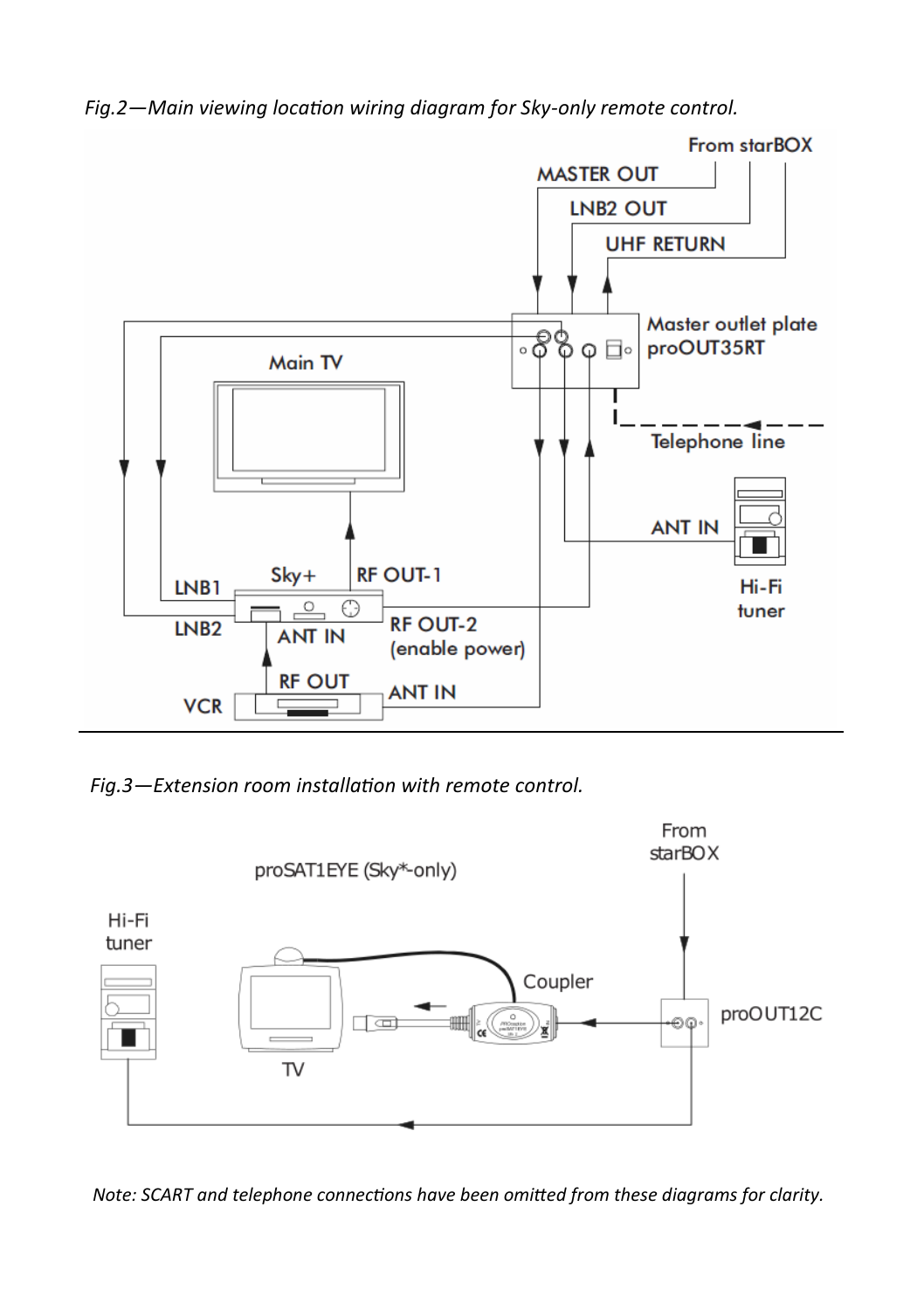## **Technical data**

| PROSTR5S, PROSTR10S - Solo starBOX           |                                                                        |                      |                |                     |                   |  |
|----------------------------------------------|------------------------------------------------------------------------|----------------------|----------------|---------------------|-------------------|--|
|                                              |                                                                        |                      | <b>CCTV IN</b> |                     |                   |  |
| Antenna inputs                               |                                                                        | FM ANT IN DAB ANT IN | (UHF)^1        | <b>UHF ANT IN</b>   | LNB 1 IN          |  |
|                                              | 87.5                                                                   | 217.5                | 470.           | 470.                |                   |  |
| Signal frequency ranges                      | 108MHz                                                                 | 230MHz               | 862MHz         | 862MHz              | 9502150MHz        |  |
| Gain or loss to MASTER OUT                   | 8dB gain                                                               | 8dB gain             | 8dB loss       | 13dB gain           | 2dB loss          |  |
| VHF bypass to distribution outputs 2dB gain  |                                                                        | 2dB gain             | $\frac{1}{2}$  |                     |                   |  |
| Max. recommended input level <sup>2</sup>    | 66dBµV                                                                 | 60dBµV               | - (passive)    | 76dBµV              | - (passive)       |  |
| Input filter rejection                       |                                                                        |                      |                | $\geq 26dB^3$       | $\geq 43$ d $B^4$ |  |
| Line power for UHF preamplifier <sup>5</sup> |                                                                        |                      |                | $8V$ at $\leq$ 25mA |                   |  |
| LNB 2 input                                  |                                                                        |                      |                |                     |                   |  |
| Insertion loss to LNB 2 OUT                  | 2dB (950  2150MHz)                                                     |                      |                |                     |                   |  |
| Filter rejection                             | $\geq 23dB^4$                                                          |                      |                |                     |                   |  |
| Line power pass                              | 20V DC at 250mA max. (also applies to MASTER OUT to LNB 1 IN)          |                      |                |                     |                   |  |
| <b>Distribution section</b>                  |                                                                        |                      |                |                     |                   |  |
| Signal frequency range (UHF)                 | 470  862MHz (via UHF RETURN IN)                                        |                      |                |                     |                   |  |
| Number of distribution outputs               | 5 (PROSTR5S) or 10 (PROSTR10S)                                         |                      |                |                     |                   |  |
| Gain to distribution outputs                 | 4dB                                                                    |                      |                |                     |                   |  |
| Max. recommended input level                 | 75dBµV                                                                 |                      |                |                     |                   |  |
| RF return path frequency range               | 5-10MHz (gain approx. 2dB from each distribution o/p to UHF RETURN IN) |                      |                |                     |                   |  |
| Remote control compatibility                 | PROSAT1EYE (IR control eye 'magic eye')                                |                      |                |                     |                   |  |
| IR receiver (eye) line power                 | 9V DC at 15mA present at all distribution outputs                      |                      |                |                     |                   |  |
| General                                      |                                                                        |                      |                |                     |                   |  |
| Mains power requirement                      | 230V 50Hz at 8W (10VA)                                                 |                      |                |                     |                   |  |
| Signal connector type                        | F' (IEC 60169-24)                                                      |                      |                |                     |                   |  |
| Operating temperature range                  | $-10. +40^{\circ}C$                                                    |                      |                |                     |                   |  |
|                                              | Safety: BS EN 60065 : 2002; EMC: BS EN 50083-2 : 2001 - equipotential  |                      |                |                     |                   |  |
| Standards compliance                         | bonding terminal provided                                              |                      |                |                     |                   |  |

#### **Notes:**

1. CCTV IN is an auxiliary UHF input and can be used for any UHF (modulated) signal source. This input should always be terminated in 75Ω if no used (a suitable termination is supplied with each unit).

2. Maximum UHF signal levels are given for 5 analogue TV channels plus up to 6 DTT multiplexes at ≤ - 14dB relative level (FM RADIO SIGNALS SHOULD NOT EXCEED –10dB relative to analogue TV).

3. For all frequencies ≤ 400MHz (TETRA filtering).

4. For all frequencies ≤ 854MHz (LNB wideband noise filtering).

5. Recommended preamplifier is *PRO*ception type PROMHD11L (use only in weak signal areas or where there is a long cable run from the UHF antenna.

\* Sky and Sky+ are registered trademarks of British Sky Broadcasting Group PLC.

Freeview is a registered trademark of DTV Services Ltd.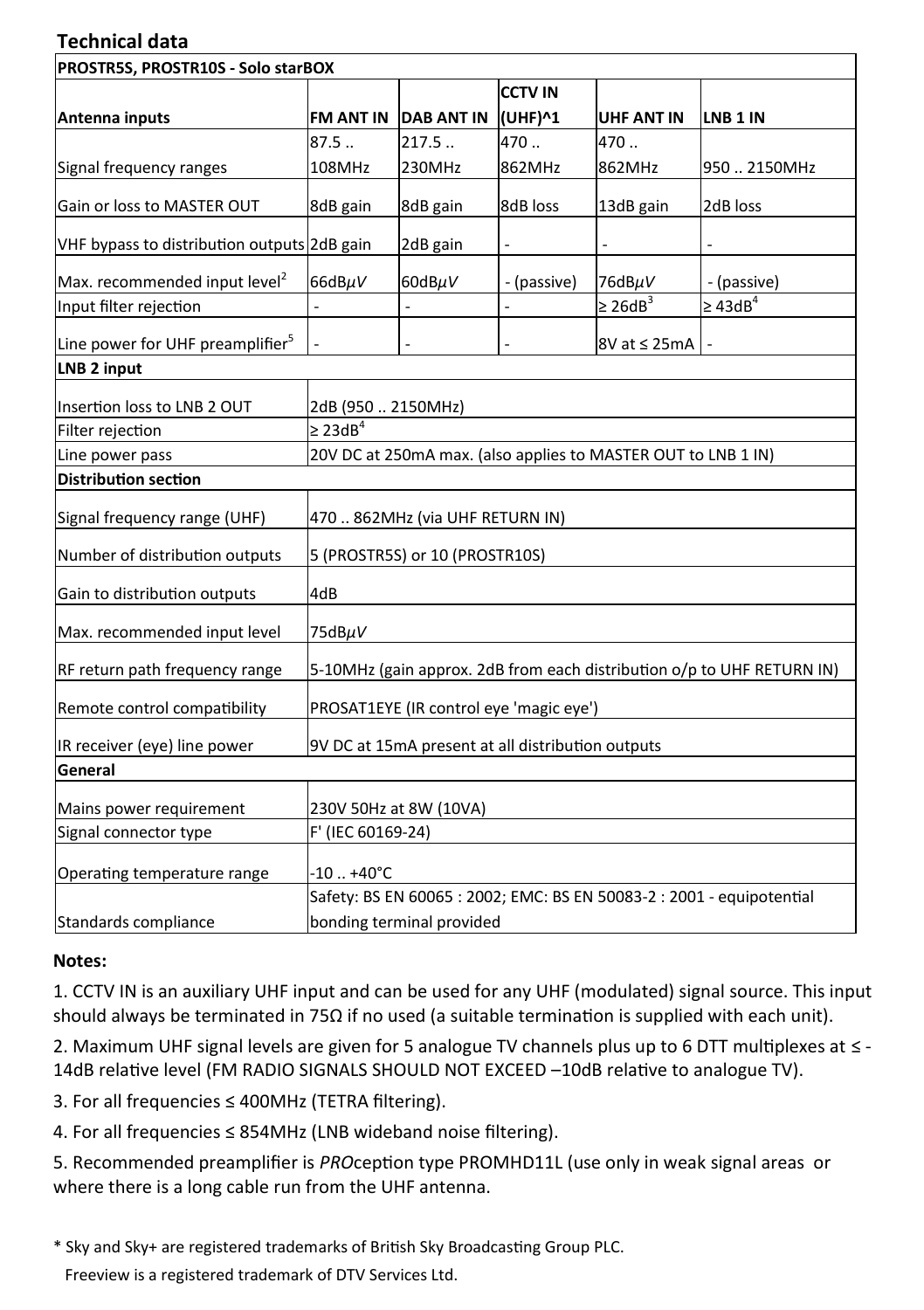#### **Safety Instructions**

#### **Overheating:**

These amplifiers are intended for use in moderate climates only. They should not be used in tropical regions. The recommended ventilation clearances and other precautions given in the relevant section of this instruction leaflet should be observed to prevent overheating. No unit should be fixed where it is likely to become smothered by soft furnishing fabrics such as curtains, or by thermal insulation material in a roof space or building void. Mains powered equipment should not be left resting on a carpet

#### **Water and fire risks:**

The appliance is not waterproof. It is intended for indoor use only and must not be fixed where it could be exposed to dripping or splashing water. Objects containing liquids should not be placed on or near the appliance. To prevent risk of fire, no object with a naked flame should be placed on or near the appliance, or its associated wiring.

#### **Mains plug and disconnection from the supply:**

The appliance is supplied with a standard fused plug fitted. If this is unsuitable, refer to the instructions below. If you need to change the fuse in the fitted plug, a 3 Amp fuse to BS 1362 carrying the ASTA or BSI approval mark must be used. Always replace the plastic fuse carrier when renewing the fuse. The plug (or other means of disconnection from the supply, if used) should remain readily accessible for operation when necessary. The LED power indicator on this equipment should not be regarded as providing reliable indication of supply disconnection.

#### **Changing the plug:**

If the fitted mains plug is not suitable for the socket-outlets in use, it should be cut off and a new plug fitted...

**Wiring the new plug:** Instructions supplied with the new plug should be followed. The brown wire must be connected to the live (L) terminal of the plug and the blue wire to the neutral (N) terminal. Neither wire should be connected to the earth (E) terminal of a 3-pin plug (the appliance does not require an earth connection). Ensure that the cord grip in the plug is correctly used and clamps the sheath of the cord firmly.

**Fuse Rating:** If the new plug is a fused type, the fuse fitted should be rated at not more than 3 Amp.

**Caution:** The old plug should be destroyed immediately since it would be dangerous if plugged into a live socket.

| <b>Related Products:</b>                                                 | Link to Website:             |
|--------------------------------------------------------------------------|------------------------------|
| Distribution Amplifiers: 4, 6 & 8-Way FM/DAB/UHF Distribution Amplifiers | www.blake-uk.com/proamp24-28 |
| PROSAT1EYE: IR Control Eye 'Magic Eye                                    | www.blake-uk.com/eye         |
| PROLINK22: Flexible 'I/O Link' RF Modulator for Sky                      | www.blake-uk.com/prolink22   |
| PROCON01: F Male Twist-On +O-Ring - RG6/100                              | www.blake-uk.com/procon01    |
| PROCON02: F Male Twist-On +O-Ring Black - RG6/100                        | www.blake-uk.com/procon02    |
| PROCON12: F Male Crimp-On Black - RG6/100                                | www.blake-uk.com/procon12    |
| PROCON22: F Male Snap Seal / Compression - RG6/100                       | www.blake-uk.com/procon22    |